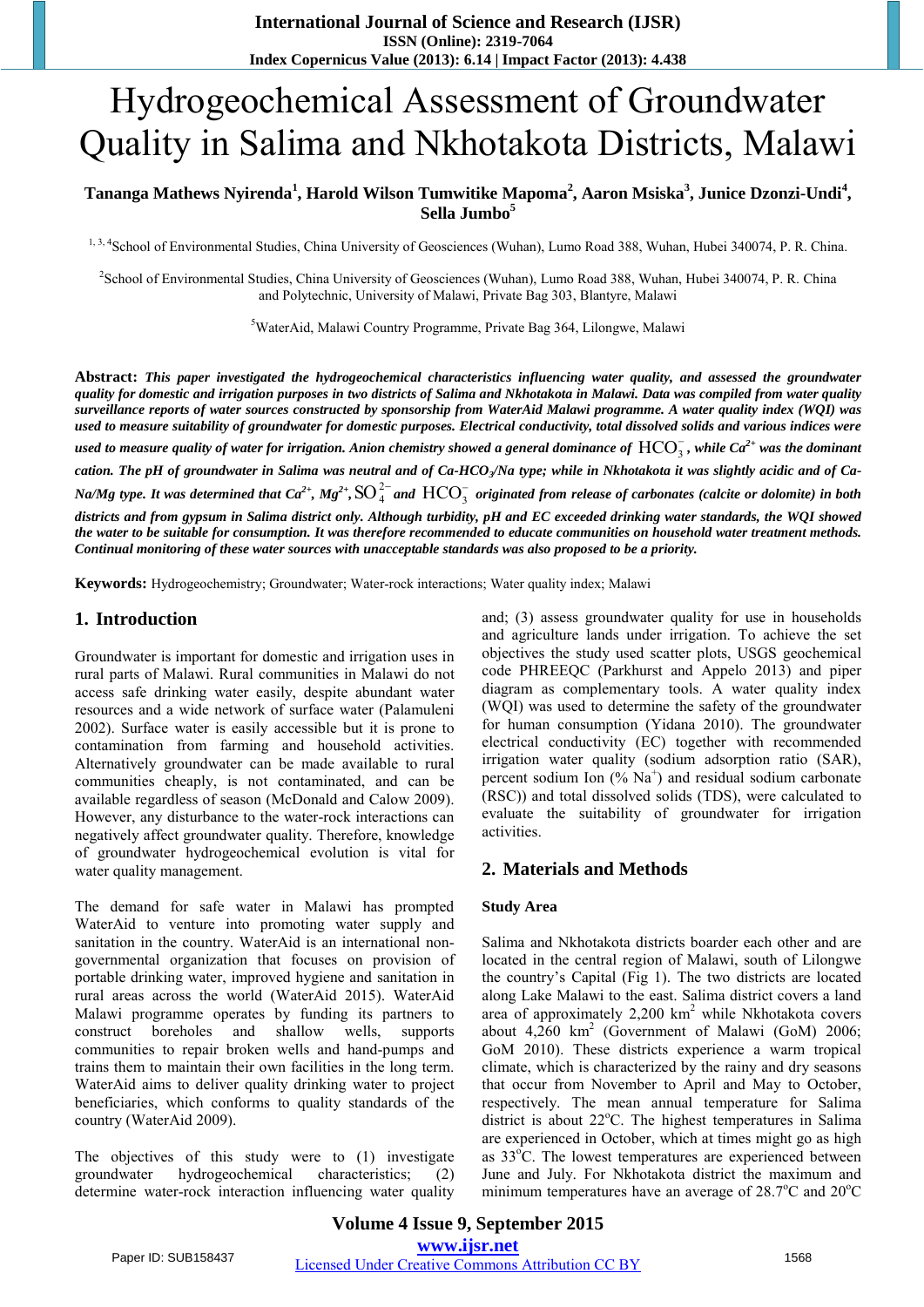### **International Journal of Science and Research (IJSR) ISSN (Online): 2319-7064 Index Copernicus Value (2013): 6.14 | Impact Factor (2013): 4.438**

respectively. On average, Salima and Nkhotakota receive annual rainfall of about 1270mm and 1400mm, respectively (GoM 2006; GoM 2010).



**Figure 1:** Sketch map showing the location of study districts

The districts of Salima and Nkhotakota are found in the central region of Africa's Great Rift Valley. The Rift Valley system is separated from the Central African Plateau by the escarpments in the hilly areas. The valley has a flat terrain that generally slopes towards the lake, which has a marshy coastline comprised of sandy soils. The study area is part of the extensive basement complex that originated from the Precambrian and early Palaeozoic eras (Chilton and Smith-Carington 1984; Mapoma and Xie 2014; Mapoma et al. 2014). The basement complex lithology is widely developed by biotite and hornblende-bearing gneisses, variably modified by magnetization and boasts of minerals like hornblende, charnockite and other ecologically favourable minerals (GoM 2006; GoM 2010). The basement complex is largely weathered in plateaus and fractured in highly areas. The quaternary alluvial deposits of lowlands form the greater part of the lakeshore districts, of which Salima and Nkhotakota are part (Mapoma and Xie 2014). The deposits are characterized by superficial deposits (Dulanya et al. 2010). The alluvial aquifers are high yielding with recorded yields in excess of 10 L/s (Chimphamba et al. 2009) compared to weathered basement of the plateau areas. However, alluvial aquifers are more mineralized compared to weathered basement aquifers.

#### **Data source**

This study obtained data from water quality surveillance reports of water sources constructed with funding from WaterAid in Malawi. These surveillance reports were for the periods of April 2011, January 2012 and January, April and November of the year 2013. The groundwater data was for 59 sources in Salima district and 16 sources in Nkhotakota district. The purpose of the surveillance exercises was to determine the quality of groundwater for domestic purposes. The measured major ions were calcium  $(Ca^{2+})$ , sodium (Na<sup>+</sup>), magnesium  $(Mg^{2+})$ , potassium  $(K^+)$ , bicarbonate  $(HCO<sub>3</sub><sup>-</sup>)$ , chloride (Cl<sup>-</sup>), sulfate  $(SO<sub>4</sub><sup>2-</sup>)$  and nitrate  $(NO<sub>3</sub><sup>-</sup>)$ ; and measured trace elements were Fe<sup>2+</sup> and F<sup>-</sup>. The

measured physical parameters included Total Hardness (TH), Total Suspended Solids (TSS) and Turbidity. These water parameters were measured in the Central Water laboratory of the Ministry of Agriculture, Irrigation and Water Development. Total dissolved solids (TDS), pH and electric conductivity (EC) were measured during sampling.

#### **Drinking water quality assessment**

The WQI adopted from Canadian Council of Ministers of the Environment (CCME) was used to measure safety of groundwater for domestic purposes in Salima and Nkhotakota districts. The WQI determines water quality based on three main categories of scope, frequency and amplitude (CCME 2001). Scope identifies variables falling short of required water quality standard; Frequency measures the number of failings to achieve required standards; and amplitude measures the proportion for sub standard water quality. The objectives for this study were based on the national Malawi standards for drinking water delivered from Boreholes and Protected Shallow Wells (MSB 2005), although the World Health Organization's (WHO) standards were also used to compare with accepted international standards (WHO 2011). The three elements of scope, frequency and amplitude are combined to produce a single water quality score ranging between 0 and 100; categorized in 5 descriptive categories to simplify presentation (Table 1).

**Table 1:** Water quality index categories and their

| descriptions        |            |                                                  |  |  |  |  |  |  |
|---------------------|------------|--------------------------------------------------|--|--|--|--|--|--|
| <b>WOI</b> Category | Rank       | Rank description                                 |  |  |  |  |  |  |
| <b>Excellent</b>    | $95 - 100$ | Water is close to the pristine condition         |  |  |  |  |  |  |
| Good                | $80 - 94$  | Conditions rarely depart from natural or         |  |  |  |  |  |  |
|                     |            | desirable levels                                 |  |  |  |  |  |  |
| Fair                |            | 65 - 79 Conditions sometimes depart from natural |  |  |  |  |  |  |
|                     |            | or desirable levels.                             |  |  |  |  |  |  |
| <b>Marginal</b>     | $45 - 64$  | Conditions often depart from natural or          |  |  |  |  |  |  |
|                     |            | desirable levels.                                |  |  |  |  |  |  |
| Poor                | $0 - 44$   | Conditions usually depart from natural or        |  |  |  |  |  |  |
|                     |            | desirable levels.                                |  |  |  |  |  |  |

Calculation of the WQI followed the procedure of initially calculating scope (equation 1), frequency (equation 2) and amplitude (equations 3a, b and c), before calculating the WQI (equation 4).

Scope = 
$$
\left(\frac{\text{Number of Failed Variables}}{\text{Total Number of Variables}}\right) \times 100
$$
 (Equation 1)

\nFrequency =  $\left(\frac{\text{Number of Failed Tests}}{\text{Total Number of Tests}}\right) \times 100$  (Equation 2)

\nExclusion: =  $\left(\frac{\text{Failed Test Value}_{i}}{\text{Objective}_{j}}\right) - 1$  (Equation 3a)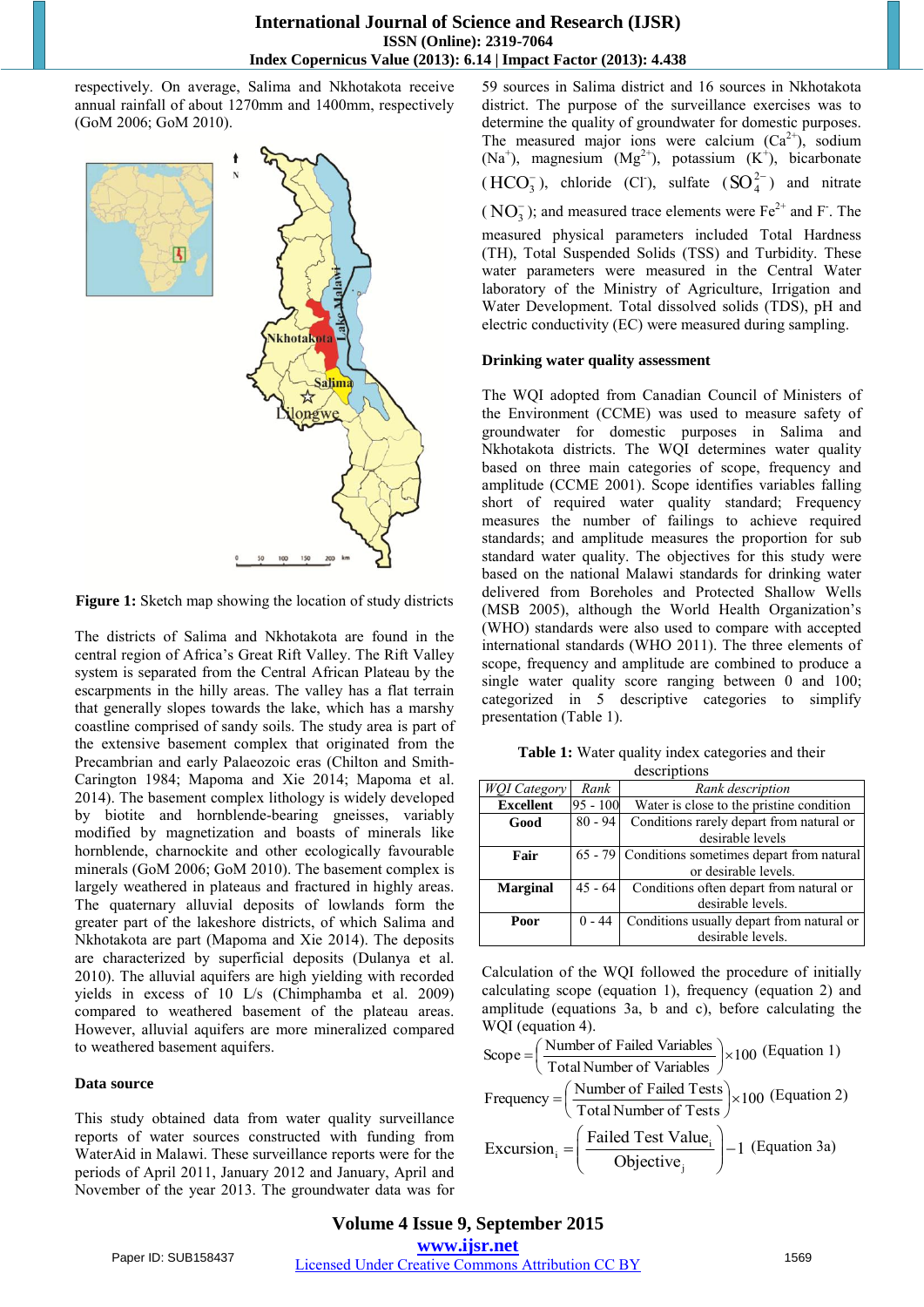Normalised Sum of Excursions (nse) = 
$$
\frac{\sum_{i=1}^{n} \text{excursion}_i}{\text{Number of Tests}} \text{(Equation 3b)}
$$
  
\n
$$
Amp little = \left(\frac{\text{nse}}{0.01 \text{nse} + 0.01}\right) \text{(Equation 3c)}
$$
  
\n
$$
wQI = 100 - \left(\frac{\sqrt{Scope^2 + Frequency^2 + 2Amplitude^2}}{1.732}\right) \text{(Equation 4)}
$$

#### **Irrigation Water Quality Assessment**

The water quality for irrigation purposes was assessed using several indices that included SAR,  $%$  Na<sup>+</sup>, and RSC. The SAR, expressed as in equation 5, has been commonly used for evaluating how appropriate groundwater is for irrigation purposes (Ayers and Westcot 1985). The % $Na<sup>+</sup>$  was calculated as shown in equation 6; and in both equations 5 and 6 ion concentration was in meq/L.

$$
SAR = \frac{Na^{+}}{\sqrt{\left(\frac{Ca^{2+} + Mg^{2+}}{2}\right)}}
$$
 (Equation 5)  
\n<sup>9</sup>6Na<sup>+</sup> =  $\left[\frac{(Na^{+} + K^{+})}{(Ca^{2+} + Mg^{2+} + Na^{+} + K^{+})}\right] \times 100$  (Equation 6)

The United States Salinity Laboratory Staff (USSLS) diagram, which plots SAR against EC was also used for this assessment. Similarly, the Wilcox's diagram, which plots the EC against  $%$  Na<sup>+</sup> was also used for the classification. The RSC was computed using equation 7, where all concentrations were expressed in meq/L, and it evaluates the effect of  $HCO_3^-$  and  $CO_3^{2-}$  on irrigation water quality standards (Eaton 1950). effect of  $\text{HCO}_3^-$  and  $\text{CO}_3^{2-}$  on irrigation water qua<br>standards (Eaton 1950).<br>RSC =  $(\text{HCO}_3^- + \text{CO}_3^{2-}) - (\text{Ca}^{2+} + \text{Mg}^{2+})$  (Equation 7)

## **3. Results and Discussion**

#### **Hydrochemistry Status**

The pH ranged from 6.1 to 8.2 and had a mean of 7.3 for Salima indicating neutral water; groundwater pH for Nkhotakota ranged from 5.3 to 6.4 and a mean of 5.8 that indicated slight acidic water (Table 2). Although 75% of the water samples in Nkhotakota had pH values less than the required minimum of the Malawi standards, groundwater in Salima was within the required pH range (Table 2). The TDS in Salima varied from 40 mg/L to 1269 mg/L (mean  $=$  $326.7$ ); and EC ranged from 74 to 2365 (mean = 640.3us/cm; Table 2). The TDS and EC values in Nkhotakota ranged from 38 mg/L to 230 mg/L (mean = 230) and 50uS/cm to 340uS/cm (mean=123) for TDS and EC respectively. The piper diagram (Fig 2) classified the groundwater in Salima as  $Ca-HCO<sub>3</sub>$  type water in 50.8 percent of sampling points, with Ca-Na-HCO<sub>3</sub> (33.9%) and Na-Ca-HCO<sub>3</sub> (11.9%) observed in other parts. The majority of groundwater samples in Nkhotakota were Na-Ca-HCO<sub>3</sub> in 48.3 percent of the samples, while Ca-Mg-HCO<sub>3</sub> (31%) and Ca-Na-HCO<sub>3</sub> (25%) groundwater types were apparent.

**Table 2:** Statistical summary of the hydrochemistry of groundwater for Salima and Nkhotakota districts (mg/L except where indicated)

| except where mureated |          |       |             |            |       |             |                |                  |  |  |
|-----------------------|----------|-------|-------------|------------|-------|-------------|----------------|------------------|--|--|
| Parameters            | Salima   |       |             | Nkhotakota |       |             | MS             | WH               |  |  |
|                       | Minim    | Maxim |             | Mea Minim  | Maxim | Mea         | B              | О                |  |  |
|                       | um       | um    | $\mathbf n$ | um         | um    | $\mathbf n$ |                |                  |  |  |
| EC(                   | 74       | 2365  | 640.        | 50         | 340   | 122.        | 350            | 140              |  |  |
| $\mu$ S/cm)           |          |       | 3           |            |       | 8           | $\overline{0}$ |                  |  |  |
| pH                    | 6.1      | 8.2   | 7.3         | 5.3        | 6.38  | 5.8         | $6 -$          | $6.5 -$          |  |  |
|                       |          |       |             |            |       |             | 9.5            | 8.5              |  |  |
| <b>TDS</b>            | 40       | 1269  | 326.        | 38         | 230   | 85.9        | 200            | 100              |  |  |
|                       |          |       | 7           |            |       |             | $\theta$       | 0                |  |  |
| HCO <sub>3</sub>      | 21       | 645   | 233.        | 16         | 181   | 57.9        |                |                  |  |  |
|                       |          |       | 8           |            |       |             |                |                  |  |  |
| C1                    | 3.0      | 154   | 32.7        | 3.0        | 14    | 7.03        | 750            | 600              |  |  |
| $SO_4$                | $\theta$ | 418   | 41.1        | 2.0        | 7.0   | 3.14        | 800            | 400              |  |  |
| NO <sub>3</sub>       | 0.01     | 8.67  | 0.55        | 0.09       | 0.014 | 0.21        | 100            | 100              |  |  |
| $\mathbf{F}$          | 0.1      | 2.20  | 1.01        | 0.45       | 1.6   | 0.45        | 3.0            | $2.0\,$          |  |  |
| Na                    | 1.0      | 204   | 38.9        | 3.0        | 16    | 7.56        | 250            | 200              |  |  |
| K                     | 0.4      | 17.5  | 3.51        | 1.1        | 6.6   | 2.52        | $\overline{a}$ | $\overline{a}$   |  |  |
| Ca                    | 6.0      | 220   | 60.8        | 3.0        | 36    | 10.7        | 200            | 200              |  |  |
|                       |          |       | 4           |            |       | 4           |                |                  |  |  |
| Mg                    | 2.0      | 39    | 15.0        | 1.0        | 10    | 3.53        | 150            | 150              |  |  |
|                       |          |       | 2           |            |       |             |                |                  |  |  |
| Fe                    | $\theta$ | 0.75  | 0.11        | $\theta$   | 1.8   | 0.22        | 3.0            | $\overline{1.0}$ |  |  |
| <b>TH</b>             | 22       | 672   | 213.        | 11         | 131   | 41.1        | 800            | 500              |  |  |
| (CaCO3)               |          |       | 9           |            |       | 3           |                |                  |  |  |
| Turbidity             | 8.0      | 3.0   | 14.8        | 0.6        | 120   | 3.63        | 25             | 5                |  |  |
| (NTU)                 |          |       |             |            |       |             |                |                  |  |  |
| <b>SS</b>             | 0.01     | 117   | 3.63        | 0.1        | 16    | 4.46        | 25             | -                |  |  |

Anion chemistry showed a general dominance of  $HCO_3^-$  in both the districts followed by Cl<sup>-</sup> and  $SO_4^{2-}$  in that order. In Salima district, 15 percent of samples had  $HCO_3^-$  above the Malawi standards limit (MSB, 2005). However, the concentrations for Cl and  $SO_4^{2-}$  were all below the standards limit. In Nkhotakota district, all the dominant anions were below the Malawi standards limit (Table 2). Cation chemistry showed a general dominance of  $Ca^{2+}$  in both districts followed by  $N\overline{a}^+$  and  $Mg^{2+}$  in that order. In Salima district the  $Ca^{2+}$ , Na<sup>+</sup> and Mg<sup>2+</sup> concentrations were below the Malawi standards limit. In Nkhotakota district, all the dominant cations were also below the Malawi standards limit.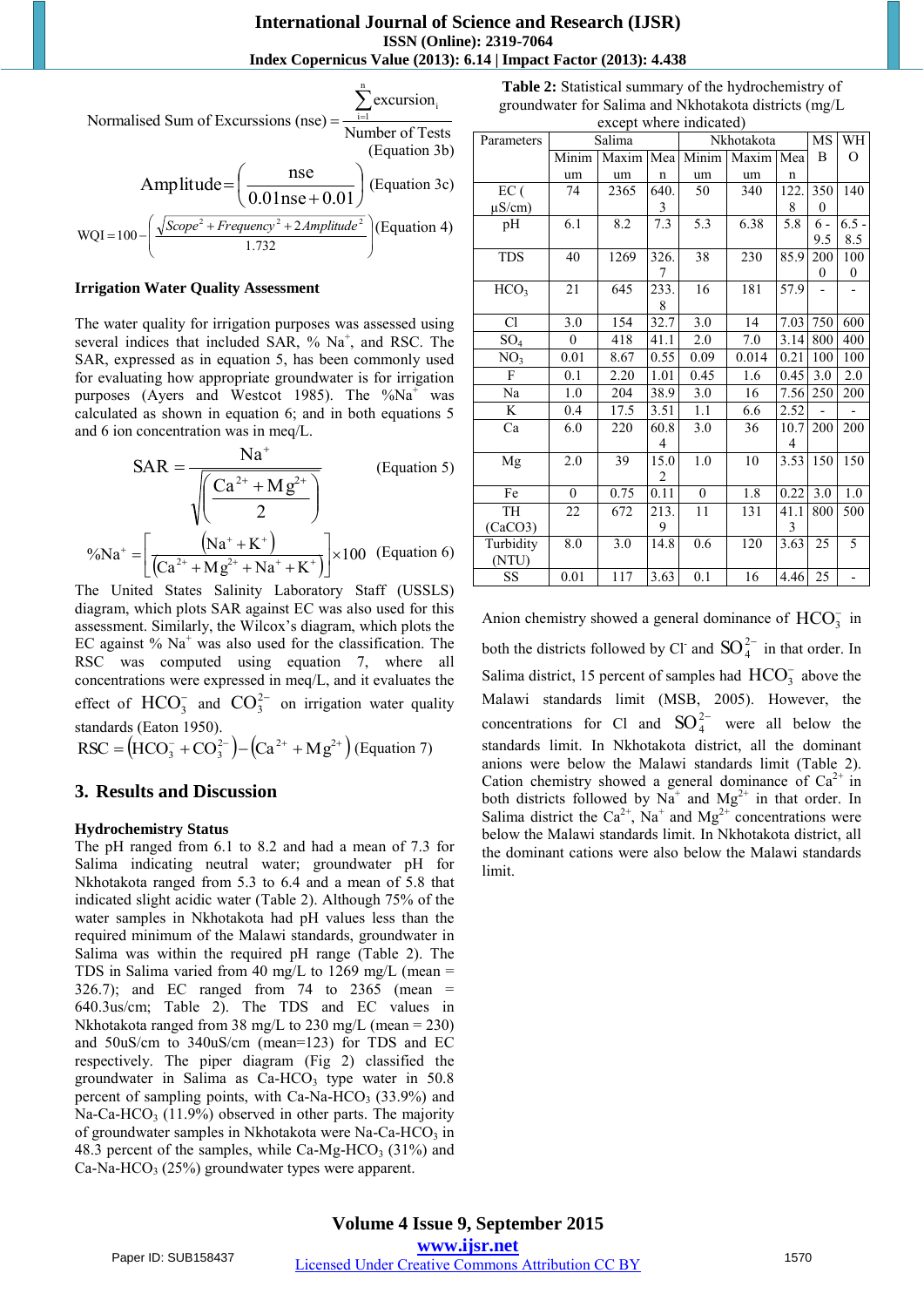

**Figure 2:** Piper diagram used to summarize the water types for the individual groundwater samples

#### **Saturation Indices**

Groundwater of  $Ca/Na-HCO<sub>3</sub>$  and  $Ca-Na/Mg-HCO<sub>3</sub>$  type in Salima and Nkhotakota districts respectively, suggested that calcite and dolomite were responsible for the water type. However such water quality, especially with the presence of Na<sup>+</sup>, can result from ion exchange that results in release of  $Na<sup>+</sup>$  and removal of  $Ca<sup>2+</sup>$  (Han et al. 2013); hence understanding the saturation levels of carbonates and other minerals was important.

Using PHREEQC inverse modeling, the SI value of calcite and dolomite in Salima district ranged from -2.99 to 0.76

(mean =  $-1.66$ ) and from  $-6.45$  to  $1.07$  (mean =  $-3.69$ ), respectively (Fig. 3a). However, in Nkhotakota district calcite and dolomite ranged from  $-4.53$  to  $-1.45$  (mean  $=$  -3.25) and from -9.37 to -3.25 (mean = -6.85), respectively (Fig. 3b). Considering the mean scores in the two districts, it can be said that calcite and dolomite were in general undersaturated. Unlike in Nkhotakota where all samples had SI values below zero, a large proportion of the groundwater samples in Salima had SI results for dolomite (64%) and calcite (56%) that were less than zero (Fig. 3). Gypsum and Fluorite were other minerals of interest and their SI values showed that they were all under-saturated in both districts. The SI value of gypsum and fluorite in Salima district ranged from  $-5.52$  to  $-0.73$  (mean  $= -2.91$ ) and from  $-5.81$  to  $-0.44$  (mean =  $-1.45$ ), respectively. In Nkhotakota district gypsum and fluorite SI values ranged from -4.32 to -3.11  $(SI_{mean} = -6.85)$  and from  $-5.81$  to  $-0.92$   $(SI_{mean} = -2.71)$ , respectively. The SI results were in overall below zero indicating that all the minerals (calcite, dolomite, gypsum and fluorite) were under-saturated in these samples and could continue to dissolve along the groundwater flow path (Fig. 3). There was a strong positive correlation between gypsum and TDS in Salima district, which showed release of gypsum into the groundwater and that additional  $Ca^{2+}$  from gypsum, were responsible for saturation of calcite and dolomite in some samples.

Calcite and dolomite SI followed a positive linear trend that was characterized by a correlation coefficient of 0.99 in both districts of Salima and Nkhotakota. This showed that the mineral phases were changing in a similar trend, which is evidence that the reactions of the two minerals were controlled by similar hydrogeochemical process. The SI of gypsum varied from -2.26 to -0.91 ( $SI_{mean}$  = -1.56), suggesting release of gypsum.



**Figure 3:** Scatterplot of TDS versus SI for Salima district (a) and Nkhotakota district (b).

The SI values of calcite and dolomite in Salima district had a medium correlation with TDS; while in Nkhotakota district there was a very high correlation. Additionally, the concentrations of  $Ca^{2+}$ ,  $Mg^{2+}$  and  $HCO_3^-$  were highly correlated with calcite and dolomite in Nkhotakota district,

but also had a medium correlation in Salima district. This supports the interpretation that calcite and dolomite were still dissolving in Nkhotakota district; while in Salima district calcite and dolomite were still dissolving in some areas but not all.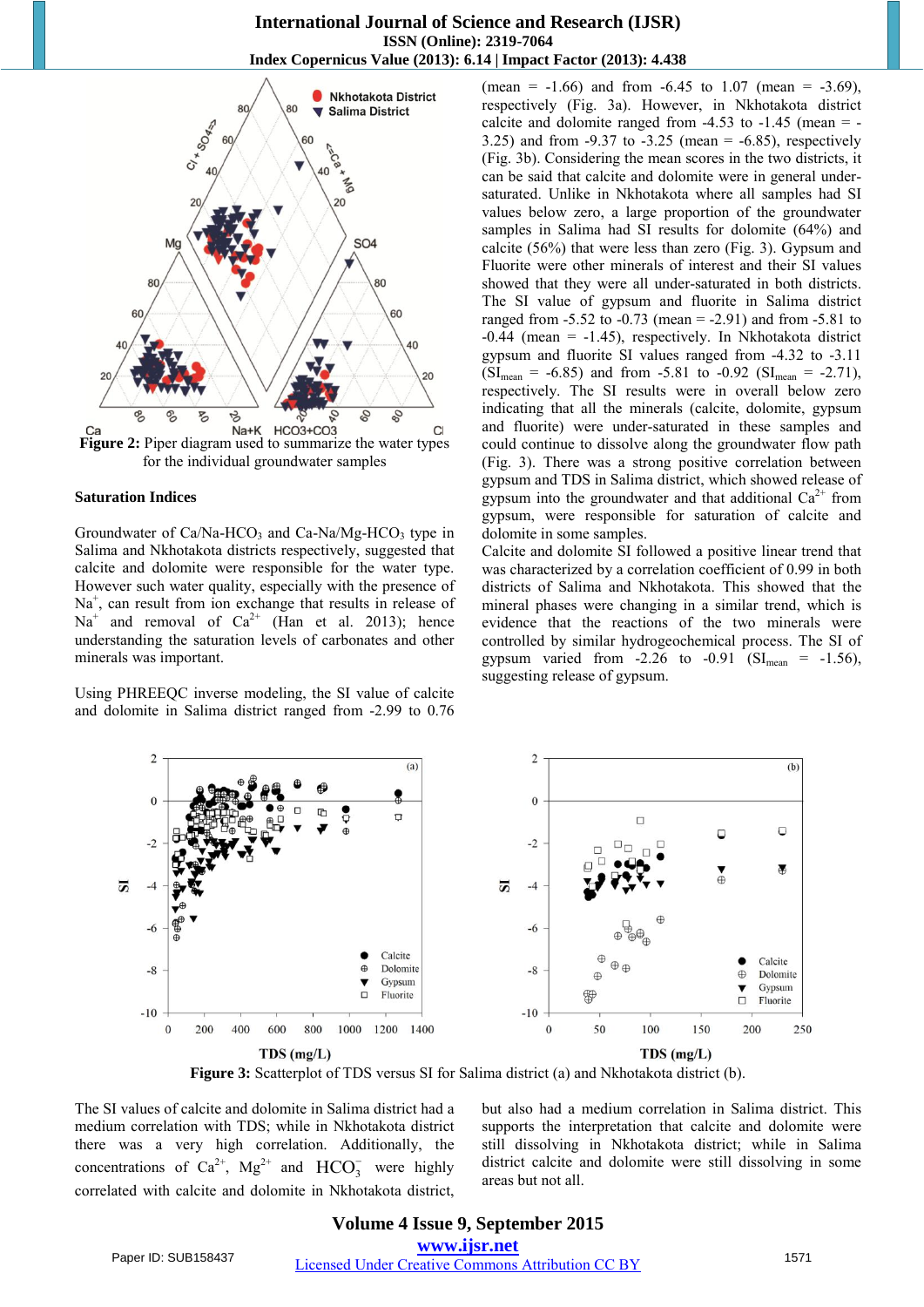In contrast, SI for gypsum showed undersaturation values in both districts, but was positively and highly correlated with TDS in Salima district than in Nkhotakota district (Fig. 3). This also supports the earlier expectation that gypsum was released into the groundwater resulting in increased

concentration of  $Ca^{2+}$  in Salima district. The continued release of gypsum explained high  $Ca^{2+}$  and  $SO_4^{2-}$  concentrations in the groundwater.





**Figure 4:** Scatterplot of TDS versus major ion concentrations for Salima district (a and c) and Nkhotakota district (b and d).

#### **Hydrogeochemical Evolution Processes**

Hydrogeochemical evolution processes have in previous studies (Han et al. 2013; Li et al. 2014) demonstrated that the relationship between TDS and the major ions can explain the character of the groundwater. In Salima district the linear relationship for cations with TDS was very good especially for Ca<sup>2+</sup> ( $\overline{R}$ <sup>2</sup> = 0.865) and Na<sup>+</sup> ( $\overline{R}$ <sup>2</sup> = 0.823); however Ca<sup>2+</sup> had a higher rate of increase in the form of slope than  $Na<sup>+</sup>$ (Fig. 4a). In Nkhotakota district the scenario was similar with the correlation between the concentration of  $Ca^{2+}$  and TDS  $(R^2 = 0.869)$  being very high, and also a high rate of increase than the other cations (Fig. 4b). In Nkhotakota

district the correlation of  $Mg^{2+}$  and TDS ( $R^2 = 0.855$ ) was equally as high as that for  $\tilde{Ca}^{2+}$  and TDS, but had a lower slope value; while Na<sup>+</sup> and TDS ( $R^2 = 0.607$ ) had a medium value correlation. For anions in Salima district  $SO_4^{2-}$  and TDS showed the highest correlation  $(R^2 = 0.689)$  followed by the correlation between  $HCO_3^-$  and TDS ( $R^2 = 0.579$ ; Fig 4c). In Nkhotakota district the anions correlation exhibited a high relationship between  $\text{HCO}_3^-$  and TDS ( $R^2$ )  $= 0.952$ ) followed by correlation between Cl- and TDS ( $R^2 =$ 0.488; Fig 4d).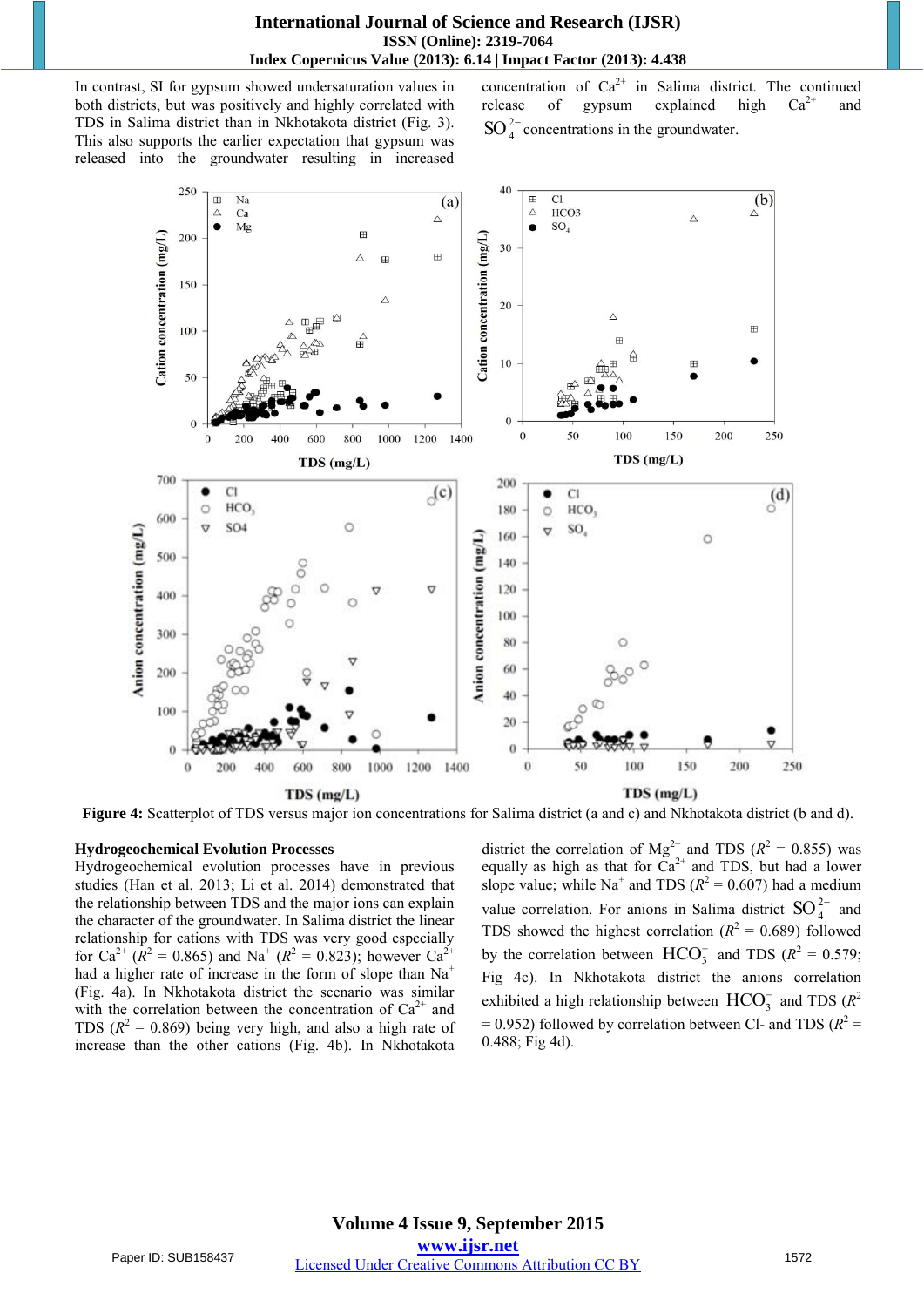

**Figure 5:** Scatter plot of  $HCO_3$  and  $SO_4$  versus Ca (a) and Cl versus Na (b)

The correlations between the major ions and TDS and the saturation indices of minerals can suggest the chemical reactions occurring along the flow path. In Salima district the possible chemical reactions were involving the dissolution of gypsum (reaction 1), carbonates (reactions 2 and 3), halite and fluorite.

 $= Ca^{2+} + SO_4^{2-}$  $CaSO_4 = Ca^{2+} + SO_4^{2-}$  (Reaction 1)

If  $Ca^{2+}$  and  $SO_4^{2-}$  were released by gypsum only, then  $\left[\text{Ca}^{2+}\right] / \left[\text{SO}^{2-}_{4}\right]$  would be 1:1. Although Fig. 5a shows a positive relationship between Ca and SO<sup>4</sup> and that in Salima district Ca<sup>2+</sup> was positively correlated with  $SO_4^{2-}(R^2 =$ 0.506), the ratios were not falling close to the 1:1 gypsum line. This observance suggested that gypsum is not the main source of  $Ca^{2+}$  in both the districts.

The two main elements associated with calcite and dolomite (carbonates) were  $Ca^{2+}$  and  $Mg^{2+}$ . The SI's for calcite and dolomite were all undersaturated in Nkhotakota district but not in Salima district. Its noteworthy that calcite is known to have a faster rate of dissolution than all the other carbonates hence likely to be the highest source of  $Ca^{2+}$  (Nyirenda et al. 2015). The dissolution of calcite  $pH \le 5$  is dependent solely on the pH via reaction 2 while the dissolution at pH>5 occurs as indicated by reaction 3 (Plummer et al. 1979).

$$
CaCO3- + H+ = Ca2+ + HCO3- (Reaction 2)
$$
  
\n
$$
CaCO3- + H2O + CO2 = Ca2+ + 2HCO3- (Reaction 3)
$$

Nevertheless, when  $Ca^{2+}$  and  $HCO_3^-$  are released by calcite alone, then  $\text{[Ca}^{2+}]/\text{[ HCO}^{-}_{3} \text{]}$  would be between 1:1 to 1:2 as indicated by reactions 2 and 3. All the samples in the two districts were plotted below the line of 1:2, suggesting that calcite is not the sole supplier of  $Ca^{2+}$  (Fig. 5a). There was a positive correlation between the concentration of  $Ca^{2+}$  and  $HCO_3^-$  in both districts of Salima ( $R^2 = 0.681$ ) and Nkhotakota ( $R^2 = 0.957$ ). Furthermore, a corresponding increase between  $\text{HCO}_3^-$  and TDS was observed (Fig. 4),

but SI for calcite was negative suggesting that release of calcite was still a possible supplier of  $HCO_3^-$  in the groundwater for both districts. Similarly, the the groundwater was undersaturated with respect to dolomite in both districts, suggesting dissolution of dolomite as a source of Ca<sup>2+</sup> and Mg<sup>2+</sup>. In fact, the sum of Ca<sup>2+</sup> and Mg<sup>2+</sup> increased with  $\text{HCO}_3^-$  suggesting release of dolomite dissolution may be an additional contributor of  $Ca^{2+}$  and  $Mg^{2+}$  in ground-waters for both districts.

So far it has been determined that  $Ca^{2+}$ ,  $Mg^{2+}$ ,  $SO_4^{2-}$ , and

 $HCO<sub>3</sub><sup>-</sup>$  originated from release of carbonates (calcite or dolomite) in both districts and from gypsum in Salima district only. Additional source of  $Ca^{2+}$  in both districts was fluorite dissolution (reaction 4), since fluorite was undersaturated. However in the two districts the groundwater samples showed the presence of  $Na<sup>+</sup>$  and Cl<sup>-</sup> that may have resulted from dissolution of halite (Reaction 5).

$$
CaF2 = Ca2+ + 2F-
$$
 (Reaction 4)  
NaCl = Na<sup>+</sup> + Cl<sup>-</sup> (Reaction 5)

Theoretically, if  $Na<sup>+</sup>$  and Cl<sup>-</sup> have a single source in the form of halite, then [Na<sup>+</sup>]/[Cl<sup>-</sup>] in mmol/L should be equal to 1 (Li et al. 2013). All samples in Nkhotakota district and most samples in Salima district are plotted below the 1:1 line (Fig 5b), which suggests that the Cl content was higher than  $Na<sup>+</sup>$ . When samples are plotted below the 1:1 line, as in our study, the dissolution of halite is assumed not to be the only source of Na+ and Cl<sup>-</sup>, and other reactions influencing the contents of  $Na<sup>+</sup>$  and Cl<sup>-</sup> may have occurred as well (Li et al. 2014). Cation exchange (R6 and R7) may explain the deficiency of Na<sup>+</sup>. The cation exchange makes Na<sup>+</sup> in groundwater adsorbed onto the surface of the aquifer media, resulting in the decrease of  $Na<sup>+</sup>$  in the water and forcing the samples to be plotted below the 1:1 line.

$$
2Na^{+} + CaX_{2} = Ca^{2+} + 2NaX
$$
 (Reaction 6)

$$
2Na^{+} + MgX_{2} = Mg^{2+} + 2NaX
$$
 (Reaction 7)

## **Volume 4 Issue 9, September 2015**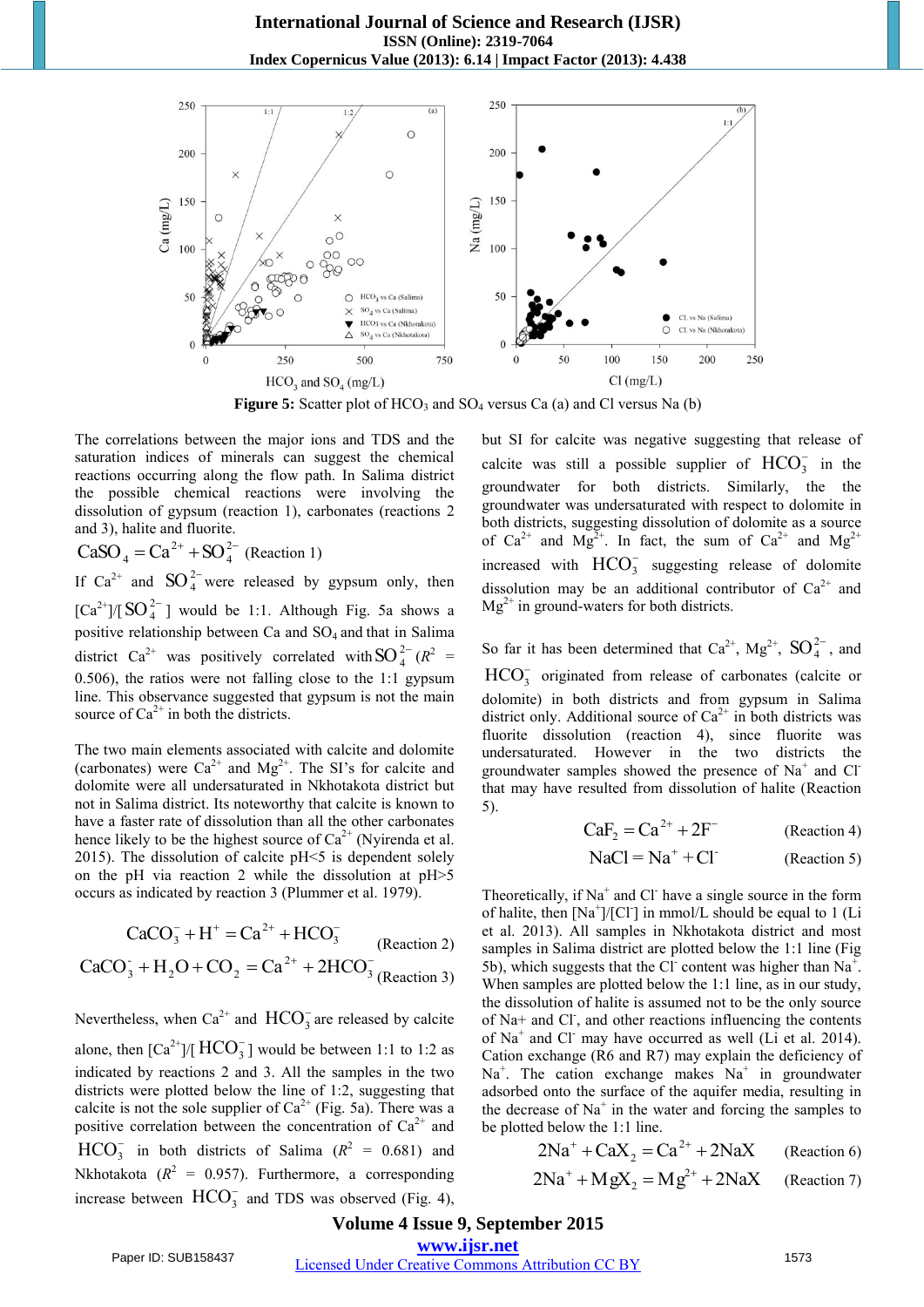#### **Drinking Water Quality Assessment**

In terms of WQI (Table 3), pH was the only variable that failed to meet the objective, because it was less than the minimum standard in 12 out of 16 stations (Table 3). Based on the WHO objectives the WQI was categorized as good, because the standards are more stringent than the Malawi standards. Turbidity failed in 9 sampling points, while fluorine and iron failed in a single sampling point each. The WQI results in Nkhotakota district were categorized as good (88) using Malawi standards objective, with a failure in 3 variables namely Turbidity,  $Ca^{2+}$  and TDS (one sampling point each). For the WHO standard based objective the WQI was marginal (60) with 9 out of 13 variables failing. The variables that failed included Turbidity in 20 out of 59 samples; pH and conductivity failed in 10 out of 59 samples; F failed in three out of 59 samples; hardness and  $SO_4^{2-}$  did not meet the objective in two out of 59 samples; while TDS,  $Ca<sup>2+</sup>$  and Na<sup>+</sup> failed in one sampling point out of 59.

**Table 3:** Drinking Water Quality Index results

| Summary                         |       | <b>Salima</b> | Nkhotakota              |    |  |
|---------------------------------|-------|---------------|-------------------------|----|--|
|                                 | MoIWD | <b>WHO</b>    | MoIWD WHO               |    |  |
| Number of variables tested      | 14    | 13            | 14                      | 13 |  |
| Number of variables that failed | 3     |               |                         |    |  |
| Scope                           | 21    | 69            |                         | 31 |  |
| Frequency                       |       |               |                         | 13 |  |
| Amplitude                       |       |               |                         |    |  |
| WOI                             | 88    | 60            | 95                      | 80 |  |
| Categorization                  | Good  |               | Marginal Excellent Good |    |  |

TDS and TH are also important parameters in assessing water quality for human consumption. TDS expresses the degree of salinity of a medium, while TH is a measure of dissolved  $Ca^{2+}$  and  $Mg^{2+}$  in water and is expressed as  $CaCO<sub>3</sub>$ (Mitra et al. 2007). According to the level of TDS (Fig. 6), groundwater in both the districts was classified as fresh (TDS<1000 mg/L); only one sample in Salima district had brackish water (1000<TDS<10000 mg/L). Regarding TH, Nkhotakota district had over 80 percent of the groundwater as soft water and the worst recording was categorized as slightly soft (Fig. 6). In Salima district almost 40 percent of groundwater samples were categorized as less than slightly soft, and 60 percent of the groundwater samples were categorized as hard water.



#### **Groundwater Quality for Irrigation**

The TDS specifically is categorized into three categories with respect to content for the water to be ideal for irrigation purpose, when the irrigation water contains TDS lower than 1000 mg/L it is categorized as ideal, fair if it ranges between 1000 and 2000 mg/L, and not suitable if it's more than 2000 mg/L. TDS for all water samples from both Salima and Khotakota was considered to be ideal for Irrigation.

Groundwater resources with RSC values less than 1.25meq/l is appropriate for irrigated agriculture. Any value ranging from 1.25 and 2.5meq/l compromise the irrigation water quality; while RSC in water exceeding 2.5meq/l is considered not appropriate for use in crop production (Wanda et al. 2013). In this study, RSC range for all the groundwater samples were less than 2.5meq/l. Salima District had a range of -7.04 to 3.01meq/l (mean RSC=- 0.10meq/l) and 0.13 to 1.01meq/l in Nkhotakota District (mean RSC 0.12meq/l). All the samples from Nkhotakota were suitable for irrigated agriculture, because they had RSC<1.25meq/l.

Soil salinity is an important parameter that determines quality of soil for crop production. This soil salinity can be influenced by water being used to irrigate the crops; as such to measure influence of groundwater on soil salinity EC and SAR were used. The computed SAR for Salima district ranged from 0.10 to 0.5 (average 1.04) and for Nkhotakota SAR ranged from 0.21 to 1.12 (average 0.56). According to the Wilcox diagram (Fig. 7a) results for the SAR in both Salima and Nkhotakota district were within S1 (Low), therefore the ground water quality had low sodium (alkali) hazard and the water is suitable for irrigation purpose.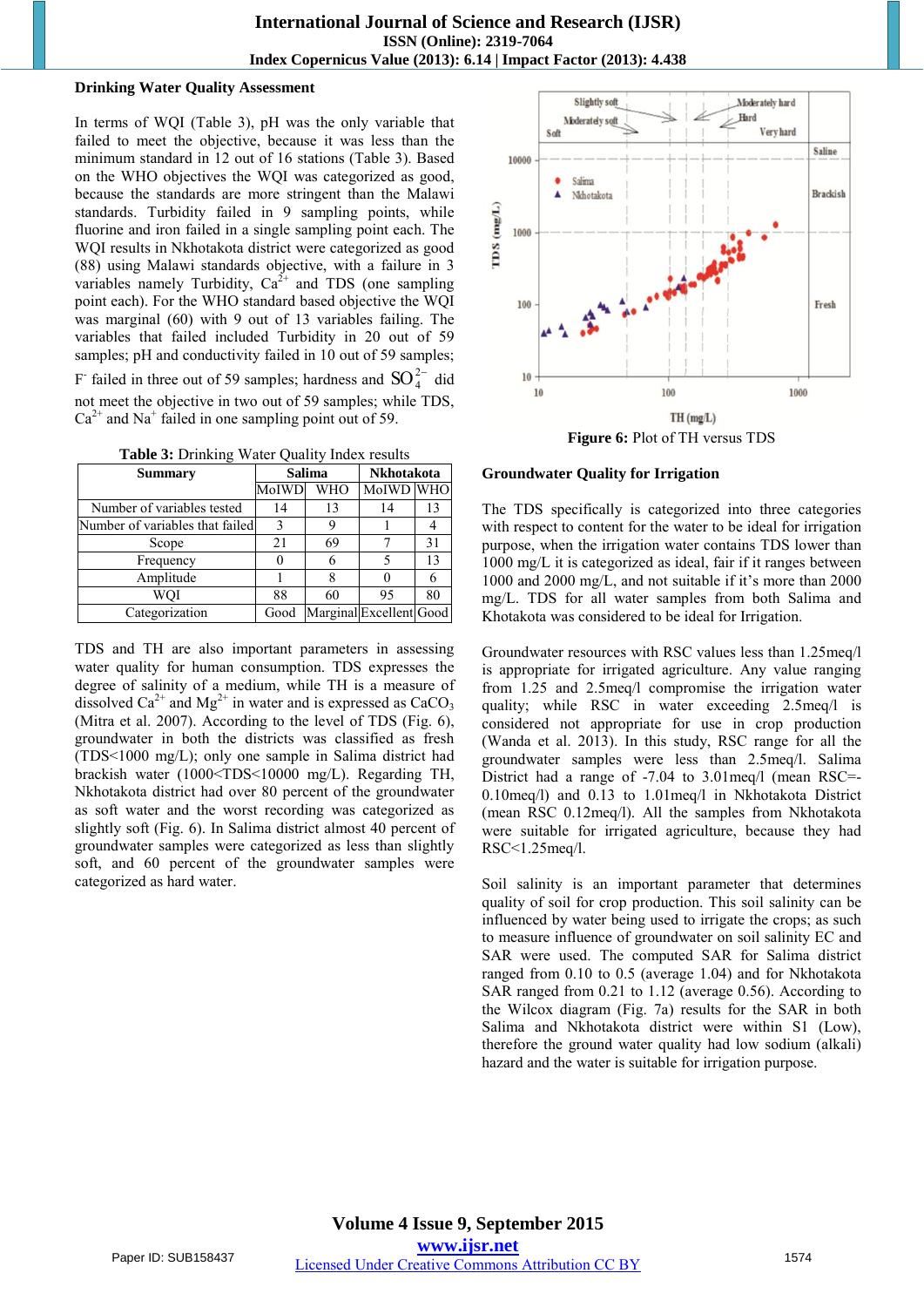**International Journal of Science and Research (IJSR) ISSN (Online): 2319-7064 Index Copernicus Value (2013): 6.14 | Impact Factor (2013): 4.438** 



**Figure 7** Wilcox diagram (a) and EC versus %Na (b)

The amount of salt available in water for irrigation affects soil productivity for plant growth through osmotic pressure (Wanda et al. 2013). There is a direct relation between the osmotic pressure and amount of salt in the water, also known as salinity hazard. Plant growth is affected directly due to salt content in the irrigation water; this also affects the permeability and aeration, resulting into an indirect impact on the crop growth. As such EC is vital in assessing the appropriateness of irrigation water as it affects water availability to plants, higher EC value indicate that less water is available to plants. Based on EC values from the sampled districts, Nkhotakota could be classified as having 100% groundwater excellent to good for irrigation. However in Salima district the EC is classified as having 71.1% excellent to good (C1), 27.3% good to permissible (C2) and 1.6% doubtful to unsuitable (C3) waters for irrigation purposes respectively.

The concentration of  $Na<sup>+</sup>$  is a good indicator of water quality for irrigation because of the reaction between sodium and the soil, which reduces the soil permeability. The concentration of  $Na<sup>+</sup>$  is usually presented as percent sodium (% Na). In the study area %  $Na<sup>+</sup>$  ranged between 4.97% to 58.34% for Salima District and 10.92% to 48.21% for Nkhotakota (Fig. 7b). The %  $Na<sup>+</sup>$  shows that the water was excellent to good for irrigation (%  $Na<sup>+</sup> < 60%$ ) in both the districts.

#### **4. Conclusion**

This study aimed to investigate the hydrogeochemical characteristics, determine the water-rock interaction influencing the water quality; and assess the quality of groundwater for direct human consumption and irrigation uses in Salima and Nkhotakota districts. The study has established that groundwater in Salima district is neutral to alkaline and mostly of  $Ca-HCO<sub>3</sub>/Na-HCO<sub>3</sub>$  type; while in Nkhotakota district the groundwater is slightly acidic and of  $Ca-Na/Mg-HCO<sub>3</sub>$  type. This shows the predominance of Ca over Na and Mg while  $HCO<sub>3</sub>$  dominating the anionic group The water type and chemistry in both districts suggests that calcium carbonate minerals are responsible for the water type in the study areas. The saturation index mean values for calcite and dolomite were generally undersaturated in both districts. Unlike in Nkhotakota where all samples had negative SI values, the groundwater samples in Salima had SI results for dolomite (64%) and calcite (56%) that were undersaturated. Gypsum and fluorite were undersaturated in both Salima and Nkhotakota districts. The results showed that these minerals were still being released into the groundwater as it flowed along its path. The relationship between TDS and the major ions shows a linear correlation. This study has determined that  $Ca^{2+}$ ,  $Mg^{2+}$ ,  $SO_4^{2-}$ , and  $HCO<sub>3</sub><sup>-</sup>$  originate from release of carbonates (calcite or

dolomite) in both districts and from gypsum in Salima district only. Additional source of  $Ca^{2+}$  in both districts could be from fluorite dissolution.

Groundwater in the two districts is fit for direct human consumption as indicated by the WQI based on both the Malawi standards and WHO standards. Despite the suitability of water for human consumption pH and turbidity in Nkhotakota district exceeded the standards limits. In Salima district, several samples raised a concern with regards to turbidity, pH and EC. The groundwater samples were found to be mostly suitable for agriculture use. This paper recommends that WaterAid in Malawi should educate communities on household water treatment such as boiling and use of simple filters, due to the unacceptable turbidity levels. Turbidity is known to provide an environment for pathogens to settle and cause diseases such as diarrhea to water consumers. Even though, pH has no direct harm for human consumption it is related to other aspects of water quality such that if acidic it may lead to corrosion of pipes, and in cases that the pH is alkaline (not acidic) it can affect disinfection of water by chlorine. Since this study identified that the water is slightly acidic, it is thus further recommended to conduct frequent monitoring of such water sources to observe Iron levels in the water, which could result from corrosion of borehole metal pipes. If the iron levels increase changing the pipes of the water source would be encouraged.